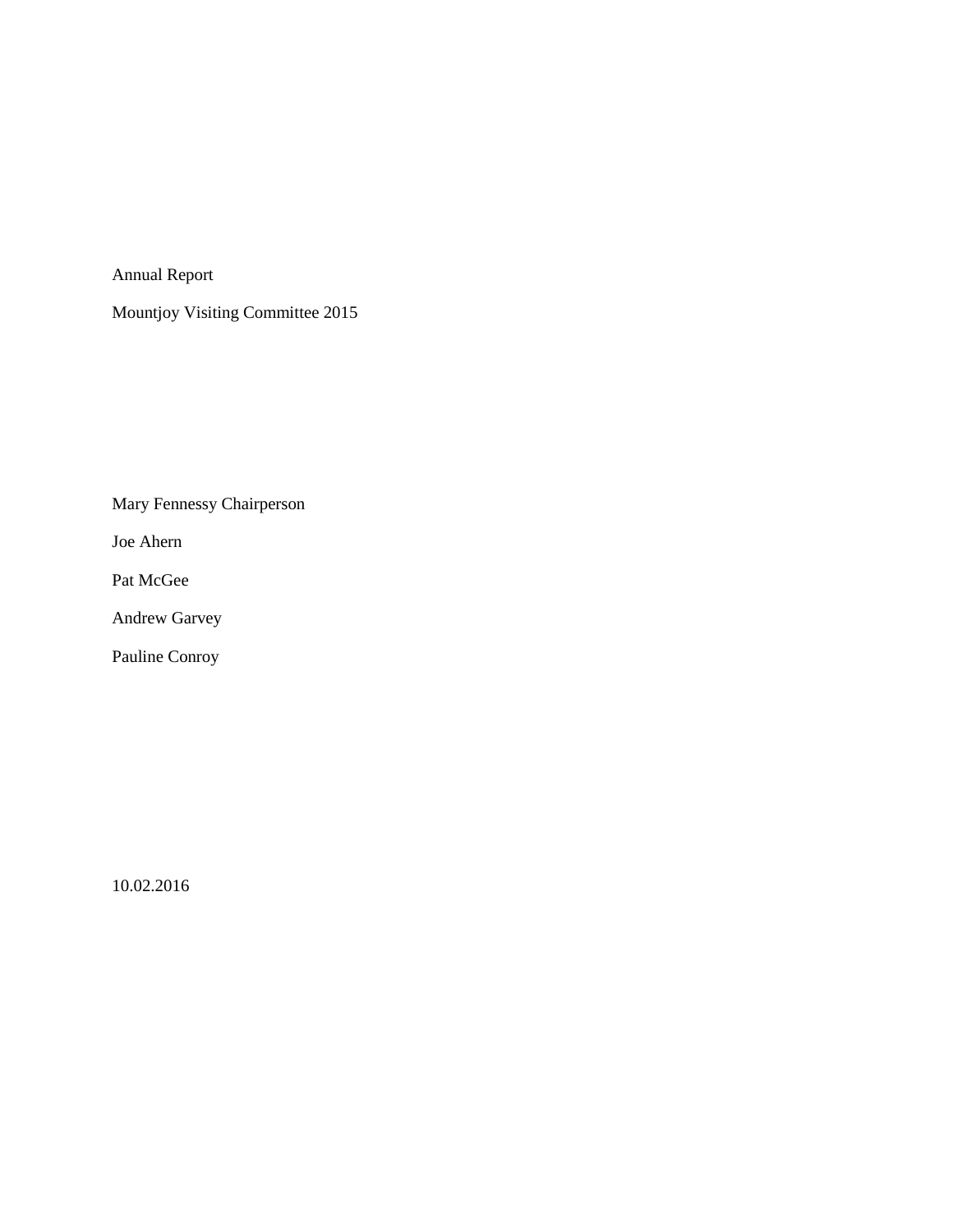| Contents                                           | Page |
|----------------------------------------------------|------|
| Section 1<br><b>Overview</b>                       | 3    |
| Section 2<br>Accommodation                         | 5    |
| Section 3<br><b>Education services</b>             | 8    |
| Section 4<br><b>Drugs</b>                          | 10   |
| Section 5<br><b>Health and Medical Services</b>    | 11   |
| Section 6<br><b>Integrated Sentence Management</b> | 13   |
| Section 7<br><b>Kitchen/Bakery</b>                 | 15   |
| Section 8<br><b>Recommendations</b>                | 16   |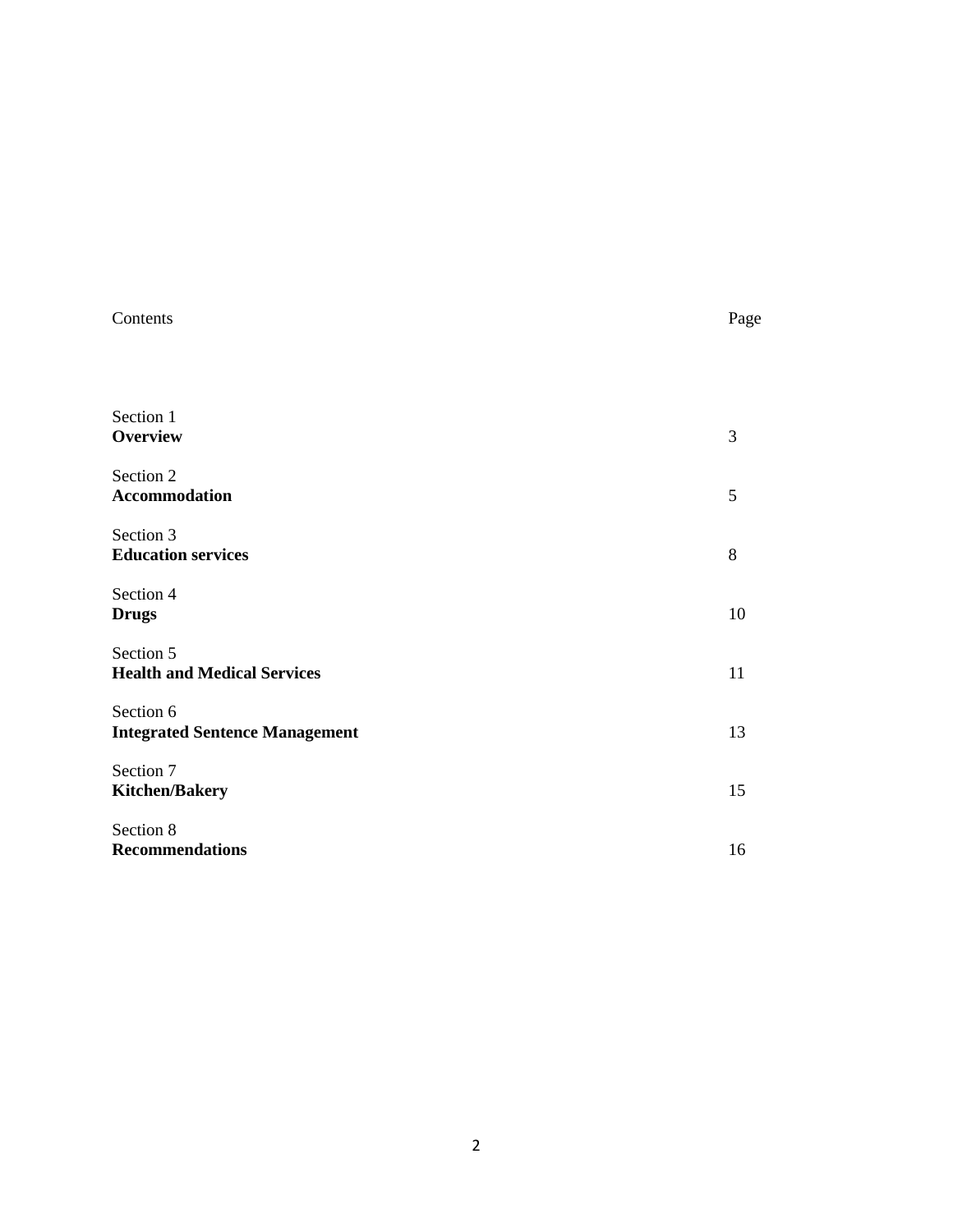# **Overview**

1.1 The Visiting Committee wish to acknowledge the experiences of prisoners who were serving their sentence in Mountjoy Prison as told and described to Committee members during 2015. Many were eager to avail of services and support to assist with their rehabilitation and transition. Others were troubled with a life long history of trauma, deprivation and loss. Yet others appeared discontent with their conditions, lack of opportunity, timely access to support services and a drug free environment in prison. Other concerns which arose were:

- Transfer to other prison,
- Loss of clothing in context of transfer between prisons
- Early release in particular family circumstances,
- Restriction of family contact in context of screened visits,
- loss of contact with children in state care
- Lack of access to drug free accommodation pre and post release
- Timely access to follow up health services, occasional lack of attendance at counselling and other health and educational services due to staff resourcing issues
- Lack of access to gym, yard, and alternative recreational activities on occasion linked with issues of 'protection' prisoners and staff shortages.
- Time out of cell
- Being spoken to in a derogatory or demeaning manner
- Concern regarding lavatories in yard and other common areas

1.2 A number of prisoners had concerns and made complaints about aspects of their life and treatment in prison. Increasing numbers expressed satisfaction and were glad of the opportunity to avail of programmes including education, music, and craft work, treatment for substance abuse, skill development and rehabilitation.

1.3 The Committee members were facilitated by management and staff who were committed to providing safe and secure care with an increasing emphasis on rehabilitation, integration with support services in preparation for transition to the community.

1.4 The year of 2015 saw a positive development for the Mountjoy Visiting Committee in that our numbers expanded from four to five persons. This has enabled us to visit the prison in pairs, generally every week of the year including sometimes at night or on Sundays. Our visits were facilitated by the Governor and his staff. We had helpful meetings with the Governor once a month and informal meetings with senior management on a frequent basis.

1.5 During the year we had the opportunity to meet prison officers and staff in the library, the Integrated Sentence Management Programme, medical personnel, teachers, permanent and temporary members of the Chaplaincy, Workshop Instructors, and the Probation Service and Prison Service trainers. Our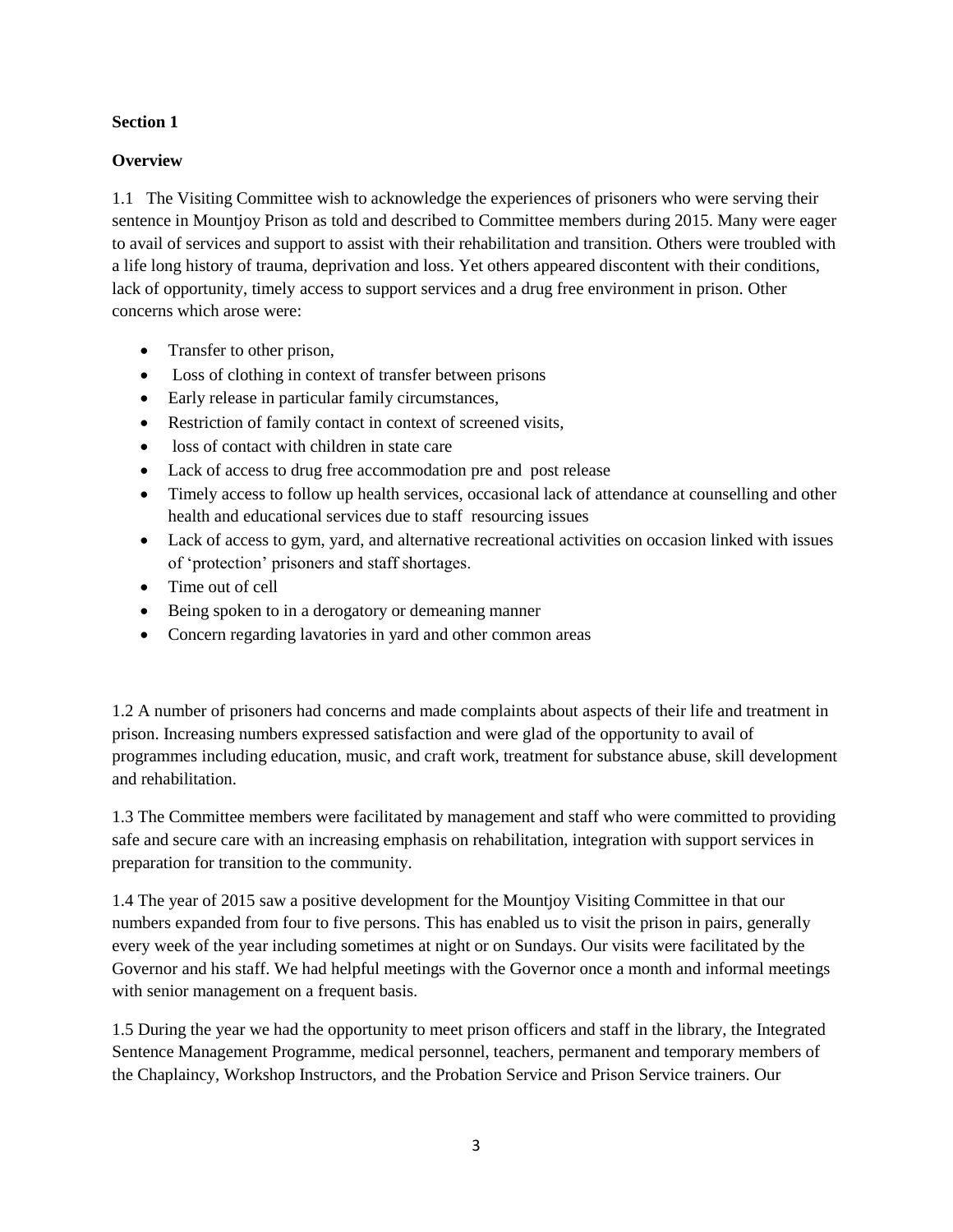Chairman attended all meetings of the Chairpersons Committee and reported back to us on the proceedings.

1.6 The Committee made a written and oral submission to the Inspector of Prisons Report on the *Culture of Prisons* and attended the launch of the Report in Dublin. We are aware that the inspection and monitoring of prisons are under discussion and that a proposed legislative instrument – The Inspection of Places of Detention Bill (unpublished) - could alter our reporting system and the statute on which our work is based.

1.7 During 2015 there were two deaths in custody. An older prisoner sadly died in hospital of a health condition. A second prisoner tragically died. We extend our sympathies to their families.

1.8 We have taken into account that the number of Prison Officers available for duty on a given day may be significantly less than the number of posts allocated to Mountjoy. Prison Officers may experience occupational injuries and adverse health conditions arising from their work. Prison Officers may also be outside the Prison at Courts further reducing numbers. It is the strong view of the Visiting Committee that it would be helpful, and in the interest of prisoner welfare and rehabilitation, if additional staff were allocated to Mountjoy Prison so that all prisoners can be escorted to their physical and mental health appointments, classes, activities, and specialised prison services.

1.9 The Visiting Committee wish to comment on the dedication and commitment of staff often in challenging circumstances, at times where there is a threat to their health and safety.

1.10 The Committee wishes to acknowledge the professional attitude of senior staff on wings who liaise regarding prisoners concerns and welfare and also the many staff who facilitate and support meetings between Committee members and prisoners.

1.11 A general level of trust and good relationships between prisoners and staff is evident, an acknowledgement by staff of suffering and hardship in lives of some prisoners and appropriate support ,offered in circumstances of family illness and bereavement, is commendable.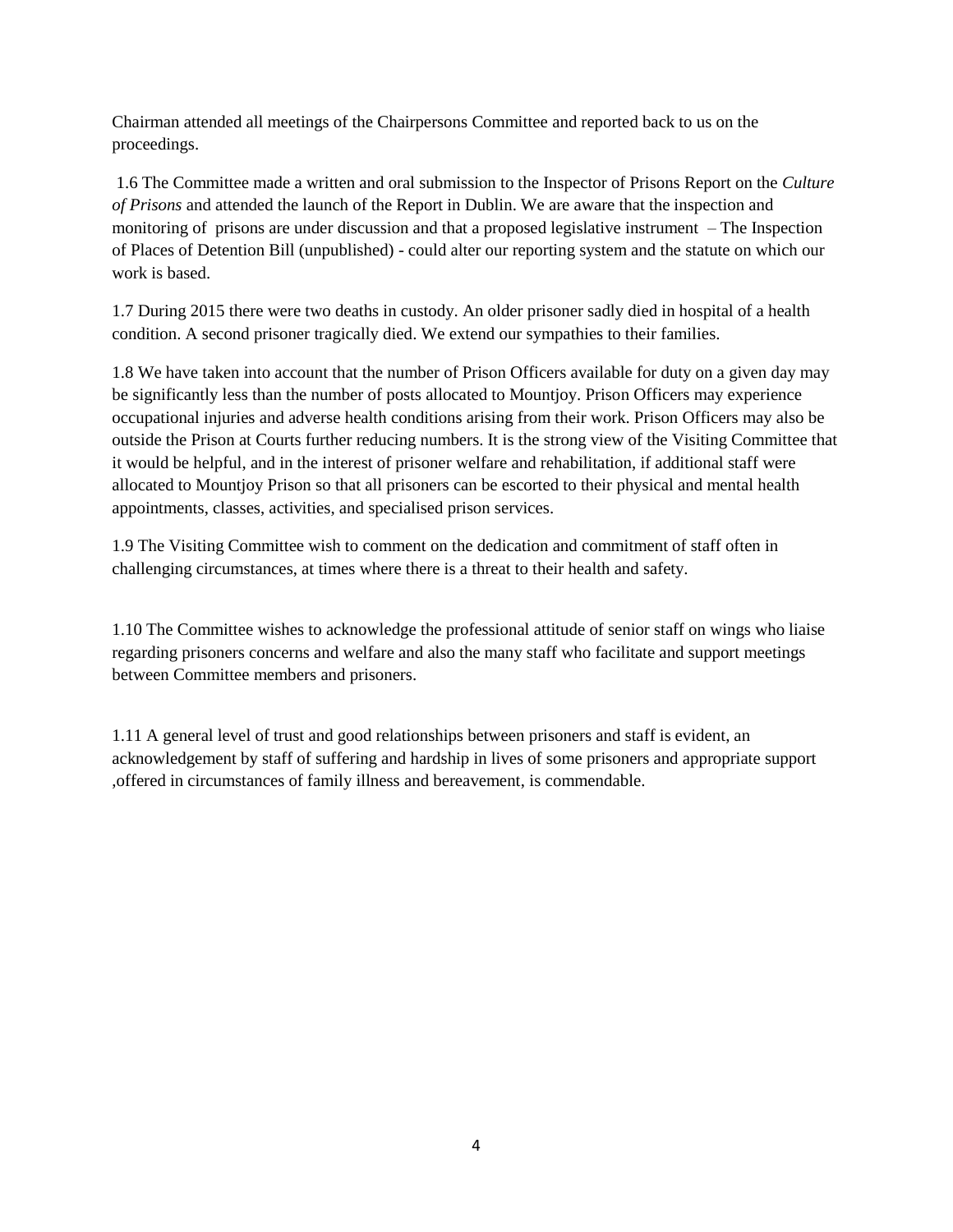# **Accommodation**

2.1 The bed capacity of Mountjoy Prison was 554 in December 2015 and this was all single-cell accommodation. This would not have been possible without the placement of prisoners on temporary release, educational and work experience programmes outside the prison. The prison is frequently at 98% or 99% of its capacity. Refurbished accommodation has been undertaken with single cell use, and will be opened in 2016 if new staff are available.

2.2 The Visiting Committee found that accommodation was generally being maintained at an acceptable standard of hygiene and cleanliness. Some prisoners continued to comment on the significant change to in-cell sanitation.

2.3 We note that the committal of prisoners to Mountjoy for non-payment of fines continued to use up human resources during 2015. This situation was supposed to end in 2015 through the Courts Service outsourcing the collection of fines.

2.4 The Committals area is not used exclusively for committal prisoners and sometimes has to be used for other prisoners. The Committee considers that a dedicated committals area is essential for the assessment of prisoners on arrival and for the necessary research as to where their sentence might best be served.

2.5 The Irish Prison Service has placed a high priority on the number of hours out of cell, which can be afforded to protection prisoners. The majority of protection prisoners are there at their own request and can be described as in 'Voluntary' separation from other prisoners. The number of closed groups in separate protection can vary day by day. We note that protection prisoners as a whole socialise as a category and do not integrate with the general prison population.

The number of protection prisoners rose in Mountjoy over the period of 2015.

| <b>IPS</b> Census | Cell      | of whom Protection | Protection as % of | of whom   |
|-------------------|-----------|--------------------|--------------------|-----------|
|                   | Occupancy | prisoners          | cell occupants     | Voluntary |
|                   | 2)        | 3)                 | $\ket{4}$          | 5)        |
| January           | 531       | 91                 | 17%                | 78        |
| April             | 548       | 90                 | 16%                | 82        |
| July              | 528       | 119                | 23%                | 113       |
| October           | 500       | 133                | 27%                | 126       |

Table 1 Protection Prisoners Mountjoy 2015

Source: Extracted from: Irish Prison Service Statistics 2015.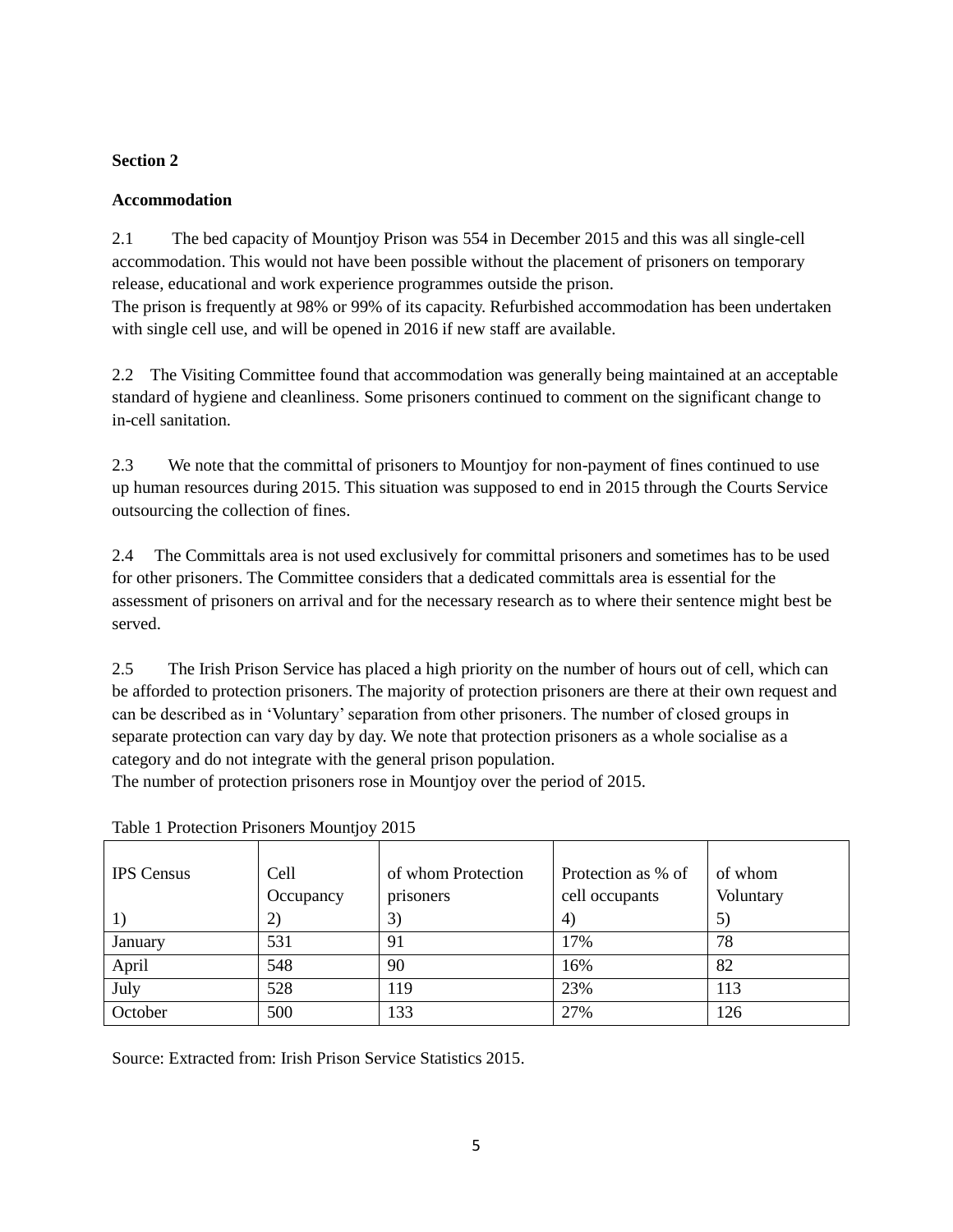2.6 The need for 'protection' in prison, identified both by prisoners and by management, arises in the context of challenges about how best to provide secure and safe care for prisoners, where the gang culture (linked with substance abuse) prevalent in society is mirrored in the prison population**.** The proportion of protection prisoners as a share of the total number of prisoners in Mountjoy rose from 17% in January 2015 to 27% in October 2015. More than one in four prisoners were reported to be under a restricted prison regime. In European terms, Ireland is unique with more than 15 per cent of the prison population under security measures, according to the Council of Europe.<sup>1</sup>

2.7 Many prisoners on a 'protection regime' spend most of their day and night in isolation from other prisoners, without being able to avail of meaningful activity in learning, sport, work, music or art which are available in the prison. Lack of human contact can give rise to feelings of alienation, isolation, dehumanisation, depression and may contribute to poor mental health. The impact can include loss of autonomy; depersonalisation and feelings of paranoia. There are many reports in the research literature of prisoners who are held for prolonged periods in isolated confinement and can also experience physical health difficulties.

2.8 While the numbers of prisoners on 23 hour lock up is small (5 in July 2015) the numbers on 21 hour lock up increased over the year to 84 out of 119 protected prisoners in July 2015. When asked, the Visiting Committee visits protected prisoners as well as observing their surroundings. We have been shown the monitoring of the number of times and duration that individual prisoners are out of their cells. Prisoners in protection status may request to leave that status and join the general prison population. However this may only occur if there is no threat to their safety from other prisoners, as assessed by prison management, in leaving protected status. The Visiting Committee considers that the situation of prisoners in the so-called 'protection' system be reviewed as a priority and lessons learned and implemented in the interests of both prisoner and staff.

2.9 The Visiting Committee appreciates that prison officers and other professionals can experience violence, including of a traumatic nature, in these circumstances. The training and support for all staff and debriefing for staff who have experienced harm is a significant part of the duty of care of the Irish Prison Service.

2.10 We welcome the readiness of prison officers and other professionals to volunteer to escort protection prisoners outside the prison to significant events in their family lives.

2.11 The Visiting Committee considers, as do many others, that Mountjoy prison is not a suitable place of detention for prisoners with acute or chronic mental illness or psychological difficulties arising from addiction, brain injury or cognitive impairment. There is generally a waiting list for places in the Central Mental Hospital and for follow up in the community.

 $\overline{\phantom{a}}$ 

<sup>&</sup>lt;sup>1</sup> Council of Europe, *Annual Penal Statistics SPACE 1 Survey 2013* Final Report, Strasbourg, University of Lausanne Switzerland, Table 5.2 page 101.A footnote notes the 'voluntary' character of much of the restriction.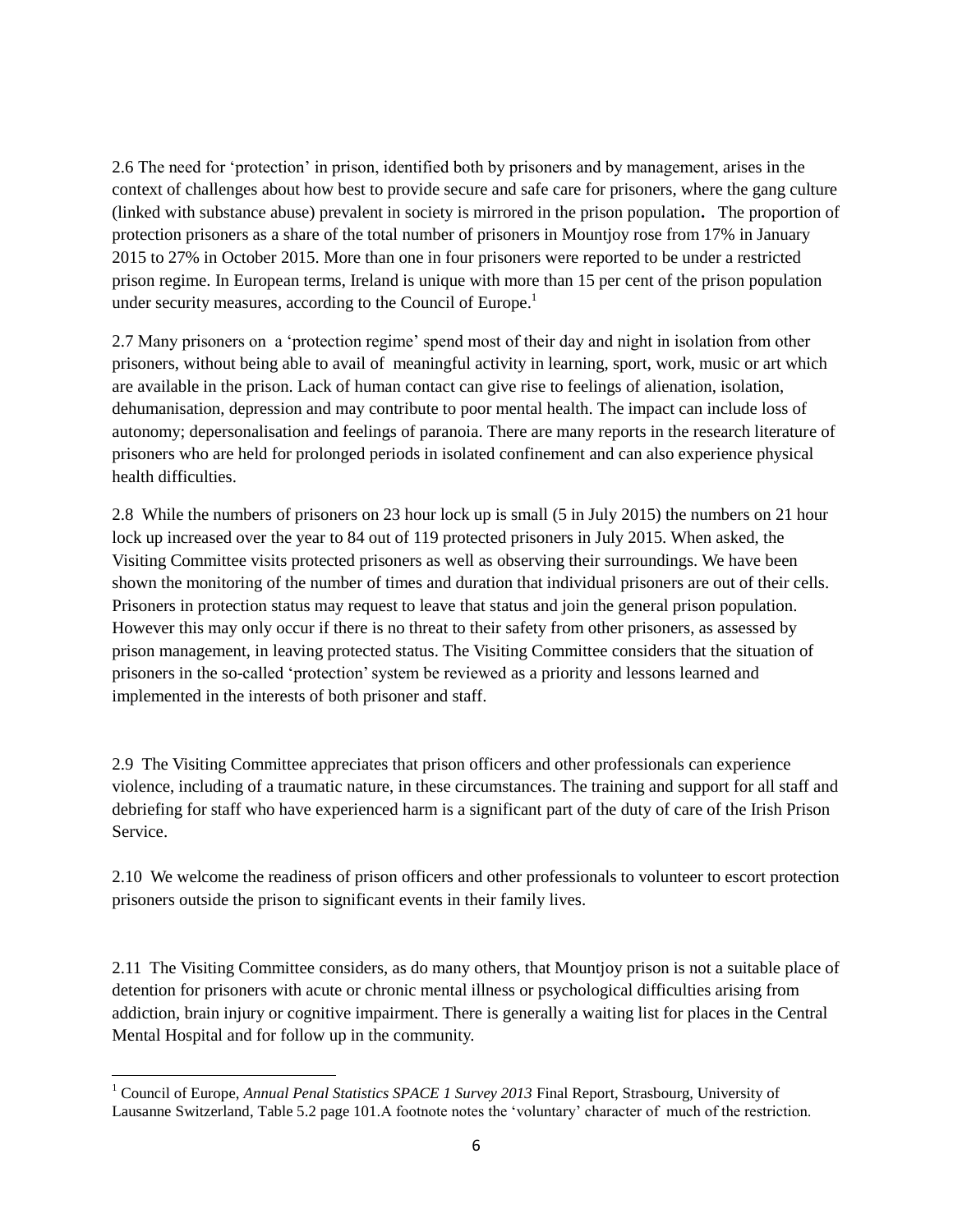2.12 We note with interest that a challenge to aspects of 'solitary confinement' of individuals or 'segregation' of individuals in the UK prison system was successful in an appeal to the House of Lords during 2015.<sup>2</sup> The Committee would welcome clarification as to whether the Court ruling on 'open exercise yards' of May 1 2015 has implications for Mountjoy prison.

2.13 The Committee looks forward to and recommends the opening of a programme of refurbishment of the indoor and outdoor recreational facilities in Mountjoy. The Visiting Committee considers the current facilities should be modernised.

2.14 The Visiting Committee would like to comment on the documentary 'The Joy' that aired on TV3 this year. Over a four week period the documentary gave an account of the day to day running of the prison, focusing on many areas including the reception area for new committals, court system, conflict resolution, the training unit and general prison population. The Committee is of the opinion that it gave an overview of the prison not only from the management and staff perspective but also from the prisoner's perspective and the committee found it generally encapsulated many aspects of prison life. The committee found it to be a fair reflection on the prison and hope that such awareness might dispel some of the myths about the prison and prison life that can exist in society.

2.15 The Committee would also like to comment on media reporting of issues from within the prison during 2015. Where the Committee understands it is inevitable that incidents, such as assaults, will be reported on in the media, we are somewhat concerned as to the detail in some of these reports. The Committee regards this as of concern and can lead to a breach of the prisoner's right to privacy.

<sup>&</sup>lt;sup>2</sup> Judgment of 29 July 2015 in R and another (Appellants) v Secretary of State for Justice (Respondent) before Lord Neuberg, Lady Hale, Lord Sumption, Lord Reed and Lord Hodge heard on 16 and 17 February 2015.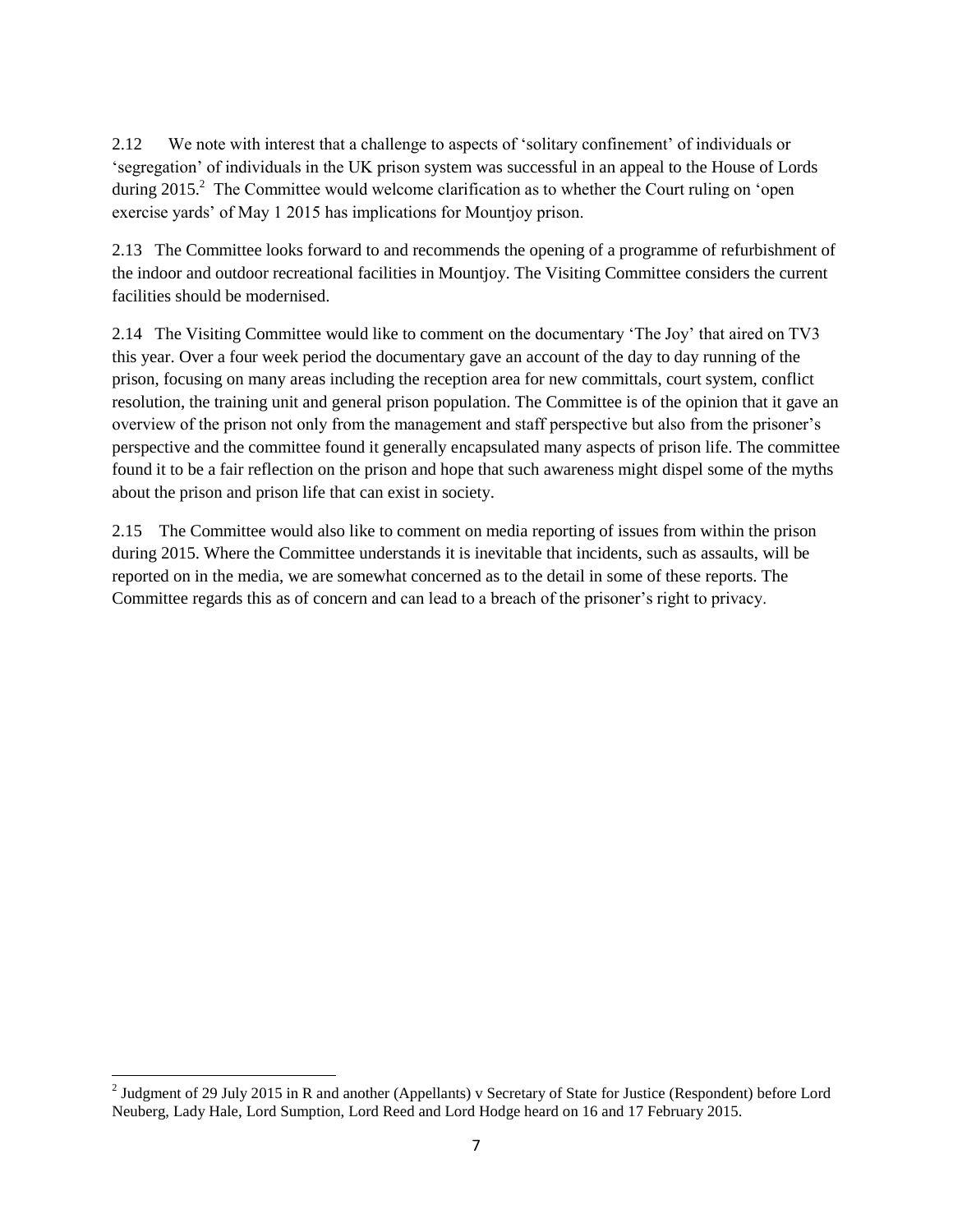## **Education Services**

3.1 With the re-vamp of wings of Mountjoy now almost complete, the population of prisoners will increase to close to 700. Most of the inmates will be over 21 and the lengths of their respective sentences will vary from a few months to life imprisonment. This will see an increased demand for education services in the prison.

3.2 The Education Centre offers wide choice of subjects. During 2015 over 500 students were interviewed to establish literacy levels. To assist in this regard education staff conducted a sample survey with some heartening results. Using the Adult Basic Education (ABE) assessment resource pack, which was designed by prison teachers for use in Irish prisons, a testing process was carried out one day per week. Compliance levels were high with the majority of new students agreeing to take part.

3.3 For the prison's Education Unit it is crucial for both staff and learners that respective education needs are identified in order to provide an individual Learning Plan for each student. This is particularly relevant for newcomers entering the school who are often unsure of their own skills and competencies and areas where there are learning gaps.

3.4 The prison Education Unit offers a wide range of subjects including Art, Computer Applications, Health and Fitness, Horticulture, Numeracy and Maths, Music and Parenting Skills. Throughout the year c.192 students gained certification in a range of Exams and subjects. The bulk of the certification is now through QQI with the range of modules varying from Level 2 to Level 5. They covered a range of subject areas from basic literacy and numeracy to social studies. The Visiting Committee welcomed the opportunity to witness the achievements of the music students.

3.5 In the Mountjoy West Wing education programmes have become more structured with classes held in several different locations within the prison. In the main school building a full timetable incorporating a range of subjects is available.

3.6.The detention of *protection* prisoners in the West Wing can present difficulties in providing educational programmes to cater for all students. Classes are provided 5 days a week, both morning and afternoon. Timetables have been designed to accommodate individual groups that require segregation. The Visiting Committee considers that there is a lack of resources and classroom space. We recommend that the investment in additional space for education be explored.

3.7 Participation in education programmes continues to show an increase. The choice of educational courses available contributes in no small way to this progress. A number of students are studying at third level by means of the Open University/3<sup>rd</sup> Level Student Support. Currently, efforts are being made to enable students to submit interactive computer marked assignments.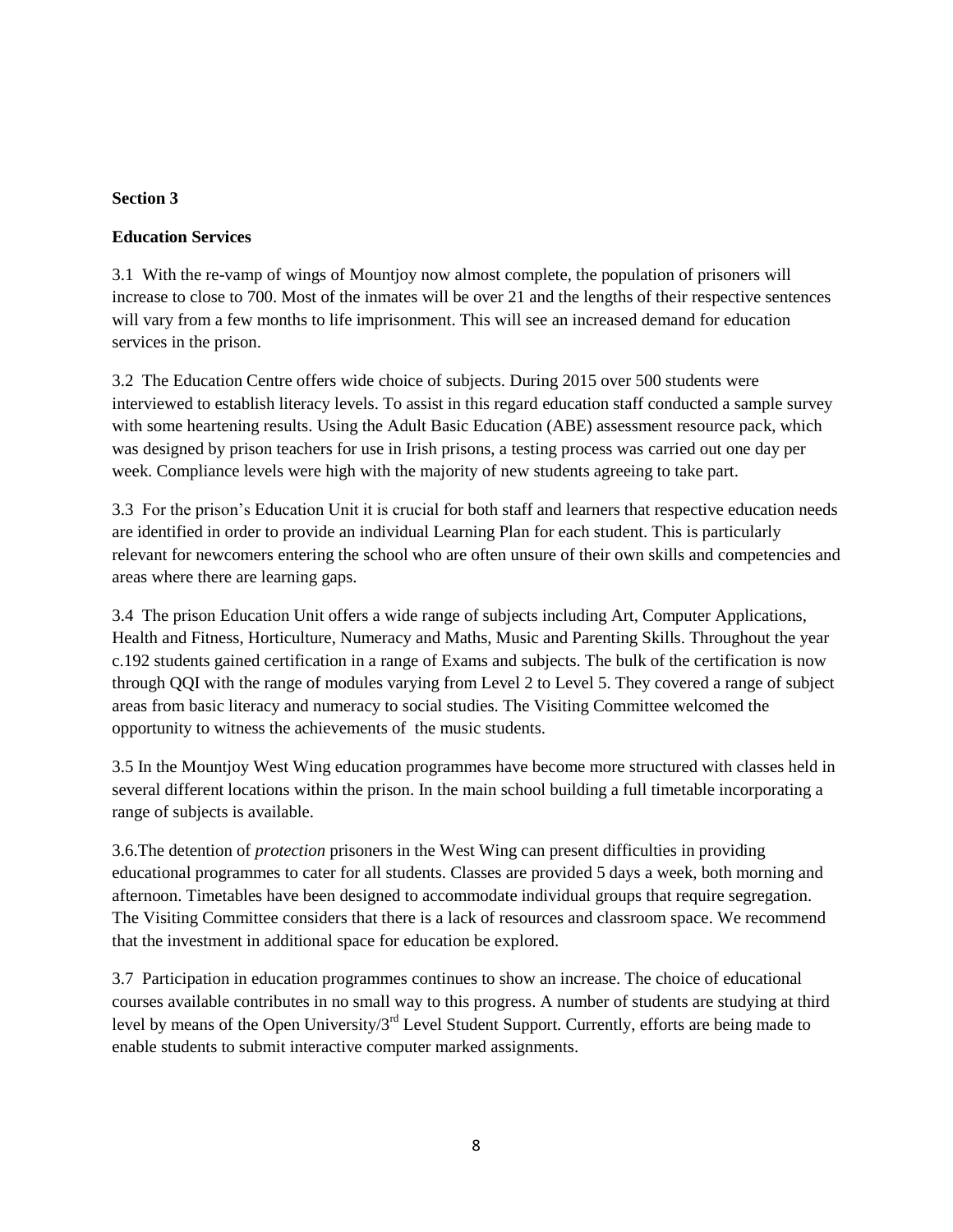3.8 The Visiting Committee notes that there is still reluctance among certain prisoners to get involved in education programmes. Further research into understanding the prisoners' perspective should be implemented in this regard.

3.9 Throughout the year a number of special events were held in the schools. These included Physical Education Competitions, Red Cross Programmes, presentation of The President's Gaisce Award and College student placements.

3.10 The Visiting Committee recognises the difficulties of accommodation and resources, which are necessary to allow for enhancement of education services in the prison. The Visiting Committee acknowledges and commends the professionalism and work of the teaching and prison staff and recognises the continued support of the Governor and management for education.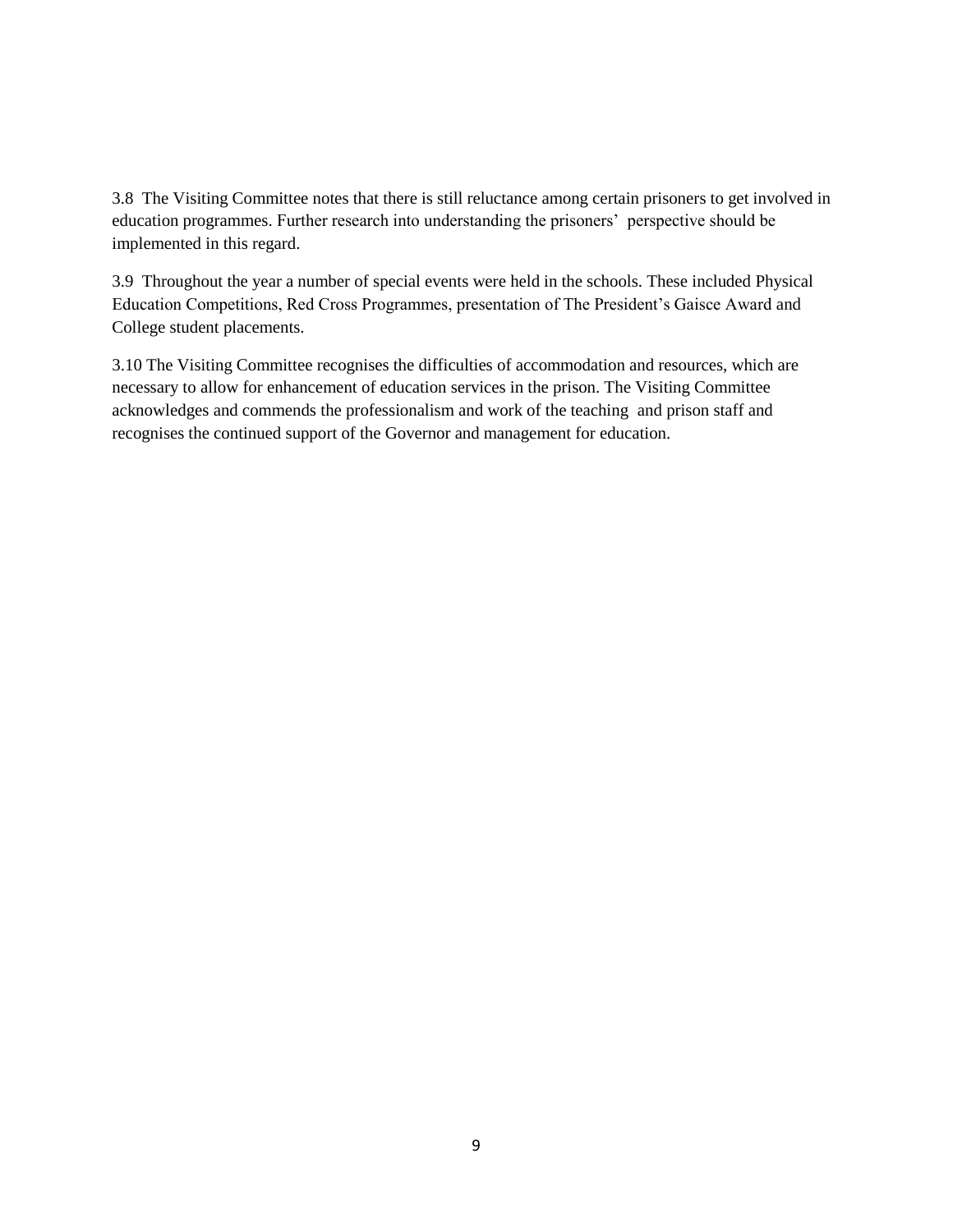# **Drugs in Mountjoy**

4.1 The Visiting Committee have observed when on visits with prisoners that there can be a culture of 'them and us' between prisoners and staff as is commonly reported on in prisons worldwide. Individual acts of kindness and gestures of goodwill on the part of staff and management of all grades has also been observed. Respect is, to at least some extent, based on trust and this can be absent on occasion between staff and prisoners.

4.2 The pervasiveness of a drug culture within the prison can be unsettling to prisoners, prison management and staff. The drug culture undermines many aspects of daily life for prisoners and creates significant challenges for prisoners who wish to be rehabilitated, avail of education and other positive opportunities in a safe environment. The extensive use of 'protection prisoner regimes', the need to separate prisoners for their own safety, the policy of no-handling/physical contact with family, including children, verbal and physical aggression to prisoner and staff all reflect the impact of drug abuse in the prison.

4.3 Prisoners who have successfully availed of prison therapeutic regimes and overcome their addictions with the assistance of available drug treatment programmes can become threatened and threatening when drug using/selling prisoners are placed in proximity on their landing or in adjoining cells. This tension can contribute to actual acts of violence and put staff and prisoners at risk.

4.4 The Governor and management attempt to provide drug-free prisoners with a drug-free environment but with the current high number of prisoners this is not always possible. This is a complex issue for management and there is a risk that this limits prisoners' rights to a safe and secure environment. The overall impact of drugs entering the prison, regular and ongoing drug abuse tend to contribute to a more custodial culture rather than one of therapeutic intervention, rehabilitation or community integration. The Visiting Committee is concerned at the widespread availability of a variety of drugs in the prison.

4.5 The Visiting Committee notes that illicit drug use is an upward trend in prisons in Europe. **<sup>3</sup>** In this context the plan for more treatment places for prisoners in preparation in Mountjoy is a positive development.

<sup>&</sup>lt;sup>3</sup> Prevalence of drug use and blood borne viruses in Irish prisons 2011, *Drugnet Ireland*, Health Research Board, Dublin. p.7.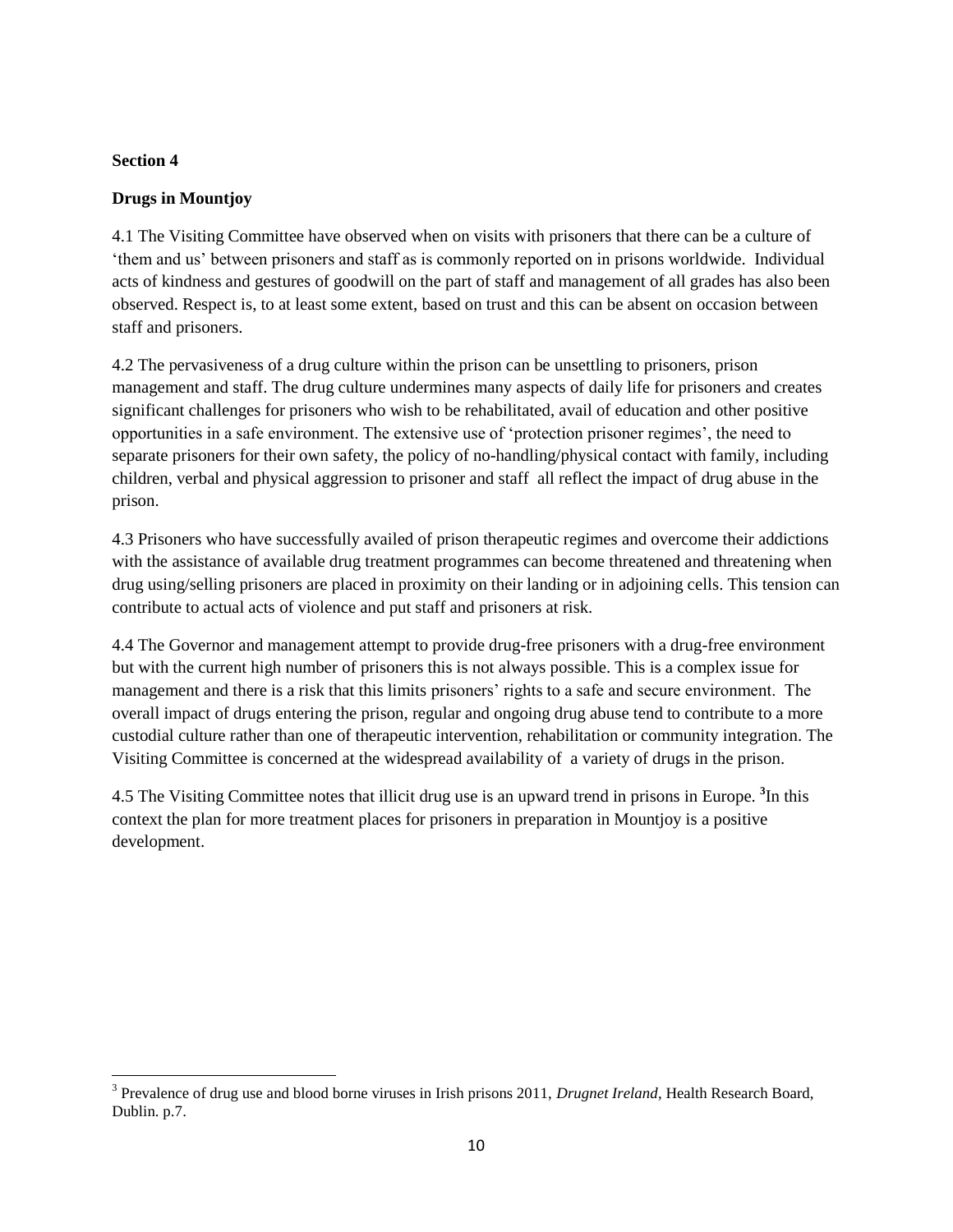$\overline{a}$ 

## **Health and Medical Services**

5.1 The health problems of prisoners are varied including addiction, infectious disease, mental illness, acute and chronic physical illness and in the context of poverty, isolation and homelessness, often their health has been seriously neglected. A US research report <sup>4</sup> noted that 45 per cent of prisoners were treated for mental illness. The report also noted '*the prison environment is one marked by disease transmission (*and this*) is environmentally exacerbated'* and that as health declines, there is a higher risk of mental illness. Prison officers, in a facility like that of Mountjoy prison, are interacting daily with significant numbers of prisoners with a diverse and complex range of disabilities and health status. Prison staff that spend time in direct contact with prisoners on a daily basis are best placed to see, hear and note changes in prisoner demeanour, behaviour or mood that may be related to health issues.

5.2 Further and ongoing training is essential in order to equip staff to recognise the need to refer on and consult with management about individual prisoner health needs, to assess initial risk and to ensure safe care of prisoner and staff. Increased staff training could increase knowledge, understanding and confidence to observe signs of poor physical and mental health. In the context of widespread consumption of illicit substances an underlying mental health condition may be triggered leading to a breakdown in a prisoner's mental health. In order to assist staff respond to prisoners presenting with changes in behaviour, mood or emotional distress, ongoing support and debriefing is critical in the interest of prisoners and staff.

5.3 The Visiting Committee notes the WHO recommendation that:

'*all staff working in prison should have further training in health issues so that they can have a better understanding of what the health team is doing and can support those efforts through their duties concerning the prison environment and regime'*.

The Report also recommends that the responsibility of the prison health service should be the responsibility of the Minister for Health.<sup>5</sup>

A member of the Visiting Committee continues to attend, at the invitation of the Governor, the Mountjoy Campus Steering Group on Prevention of Self Harm and Death in Custody. The challenge for the prison service to meet the mental health needs of prisoners who are vulnerable, whose individual needs are different and who are at risk is being met by a multidisciplinary approach to assessment, risk management and analysis. Review and monitoring is emphasized with a particular focus on implementing lessons learned.

<sup>4</sup> Report by Stanford Law School Three Strikes Project '*When did prisons become acceptable healthcare facilities?* Using data from the California Department of Corrections and Rehabilitation, March 2014.

<sup>5</sup> WHO/UNOCD 2013 *Good Governance for Prison Health in 21st Century,* Copenhagen, Denmark.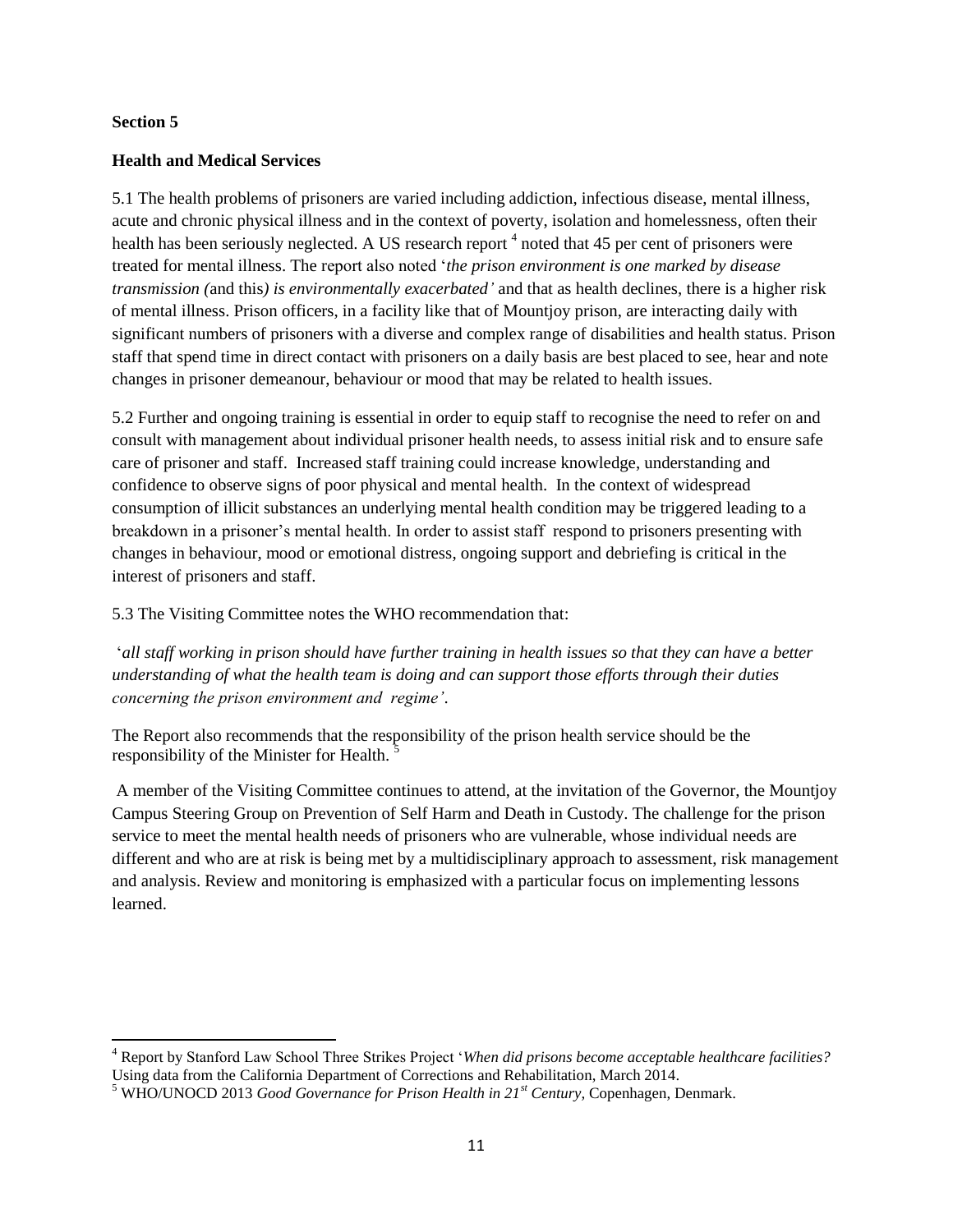5.4 The commitment of the mental health team from Central Mental Hospital to safe treatment, risk management and review of lessons learned from adverse incidents in conjunction with prison staff to ensure a safe environment is ongoing. The complexity of need of vulnerable prisoners particularly those at risk of self harm, with a history of ill health or drug abuse increasingly requires skilled assessment and intervention.

5.5. The issue of adequate staff resources to address drug testing, screening /search and further staff training needs further serious consideration. The Visiting Committee recommends staff support, oversight and training in mental health be further resourced and prioritised through protected time, as we recommended in 2014.

5.6 The referral on and transfer of prisoners to community mental health services will be enhanced by the appointment of two social workers to the CMH mental health in reach team however the availability of appropriate services in the community needs ongoing evaluation and resourcing.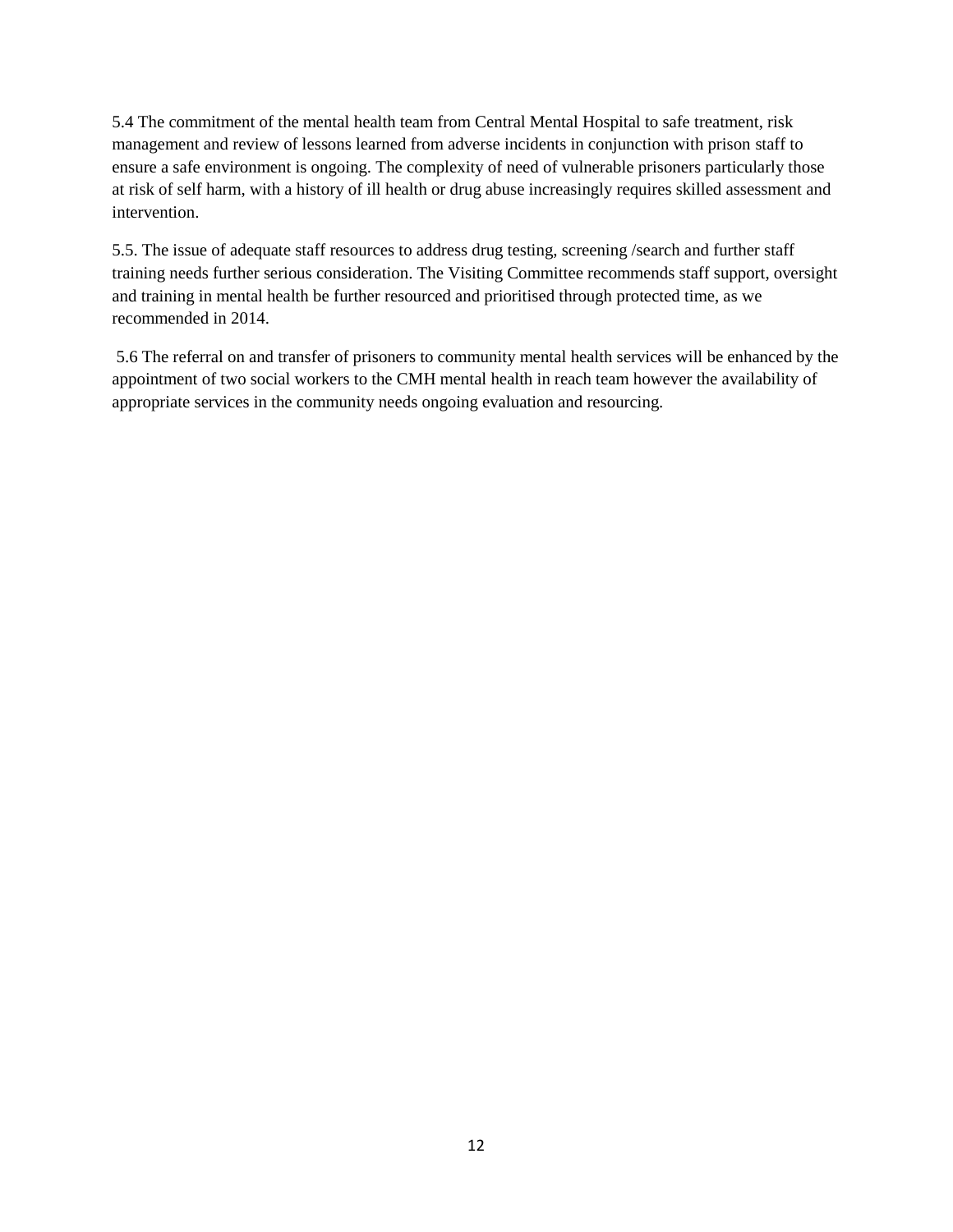## **Integrated Sentence Management**

6.1 The Visiting Committee regards the ISM as a fundamental and powerful method of enabling prisoners to use their time in prison positively and prepare themselves for return to the community. The ISM in Mountjoy Prison is currently staffed by three Assistant Staff Officers (ACOs) who are fully trained in ISM procedures. Prisoners with a sentence of more than one year are eligible to take part in the process. From the initial 'First Contact Assessment' and the development of a 'Personal Integration Plan (PIP) through to periodic reviews of the prisoners progress and finally to a pre–release programme, the process is complex and time consuming for staff members. The tasks involve continuing face to face contact with the clients on the programme, detailed paper work to update the PIP records, and a great deal of liaison with other services within the prison such as Education, or Work and Training and numerous outside agencies who provide a range of in-reach services.

6.2 Throughout the year, the number of prisoners detained in Mountjoy always exceeded 500 prisoners and while they are not all participants in the programme for a variety of reasons, such as those on very short sentences, it appears to the Committee that the workload borne by the ISM team is challenging. The full time employment of three officers of ACO rank in this role against a background of staff shortages shows that the Management of the prison gives a high priority to the effective implementation of the process. However, considering the numbers in the client base and the complexity of each individual case, there is a likelihood that some prisoners might not be fully served by system.

6.3 The Visiting Committee is satisfied that all prisoners undergo the 'First Contact Assessment' within the specified 72 hour period after committal. As a matter of routine, when talking to prisoners, the members of the committee discuss with them, their knowledge of, and involvement with, ISM. The response varies from those who are very aware of the opportunities offered and are proud of their participation and achievement, to those who are either disinterested or profess to be unaware of the system. The Visiting Committee is concerned that the current resources in terms of staffing and time might not be available to reach out to the more disaffected or disinterested prisoners.

6.4 The period immediately before the end of sentence presents particular difficulties. Within the prison the various services such as the Probation and Psychology services, the Chaplaincy help the prisoner develop a Community Integration Plan. In addition there is a wide range of in-reach services, which cater for particular needs such as accommodation, drugs rehabilitation, job placement etc. Many of the organisations providing these services operate in the voluntary and community sector, are based in particular areas of Dublin, and are limited in the number and type of prisoner that they deal with. They have formed on an ad hoc basis to meet specific needs. It would seem that there is ample scope for a released prisoner who does not fit the service offered by a niche provider, to fall between the cracks. Prisoners coming near release frequently express their fear of having to live in hostels where they would be offered illegal drugs and be exposed to criminality.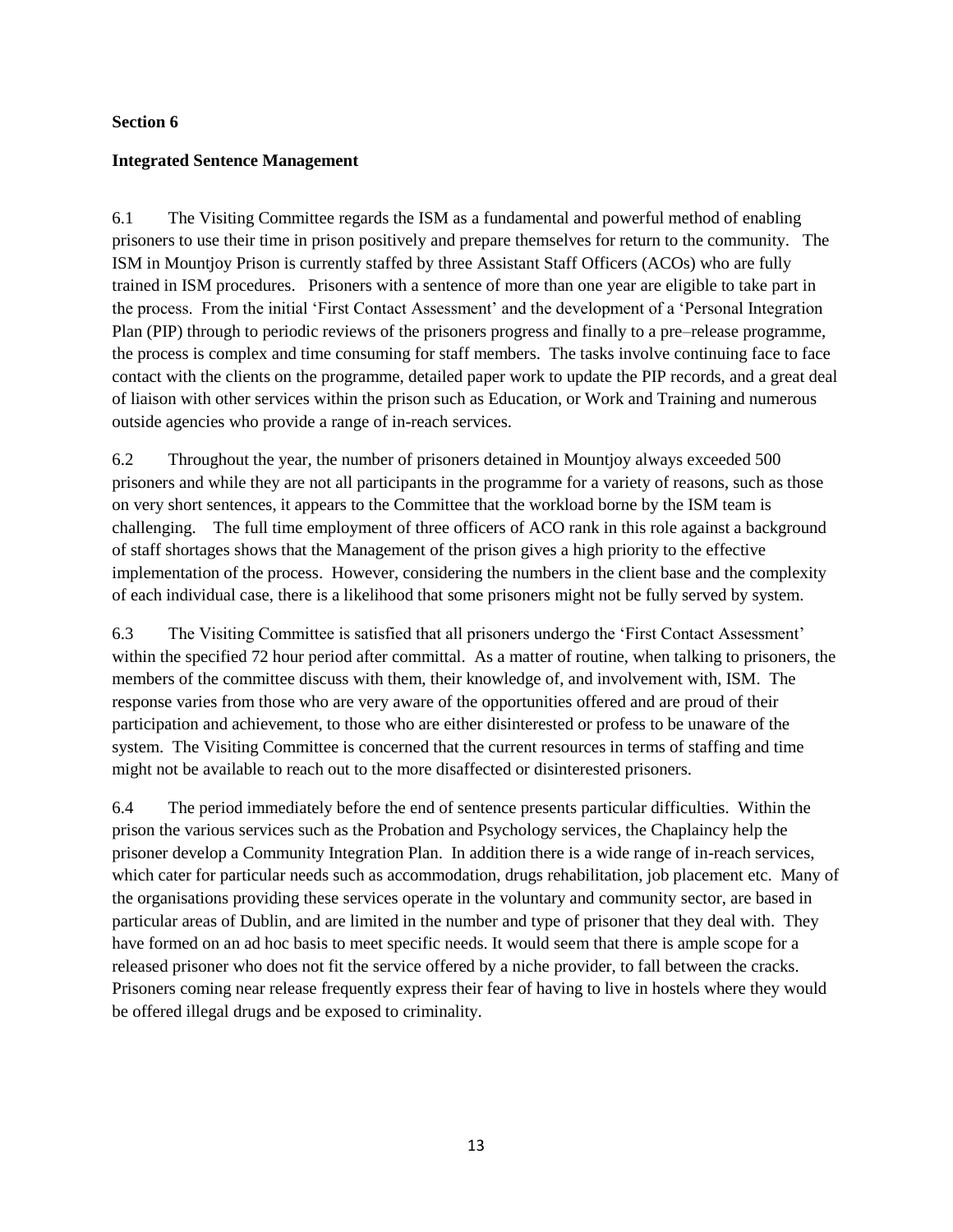6.5 The Visiting Committee suggests that there should be a comprehensive review of the ISM system with a view to developing appropriate effectiveness measures for the function and ensuring that it is adequately resourced.

6.6 The Committee would also suggest that there should be a more coordinated approach to the care of prisoners after they have left prison at the end of their sentences and that the services offered by the various after care organisations might benefit from a degree of rationalisation leading to the provision of more comprehensive services by larger, better resourced organisations.

## Family Contact

6.7 In an environment where regular and ongoing drug abuse continues, family members, including parents, grandparents and young children can be vulnerable and subject to pressures.

6.8 The Visiting Committee recommends education and drug risk awareness programmes for families which could potentially have positive benefit for all. Random appropriate testing and searching of prisoners, searches for visitors and staff need to be further researched, supported and resourced to focus on limiting inflow of illegal and dangerous substances.

6. 9 The Council of Europe Article 15.6 recommends that on visits there should be 'an acceptable minimum level of contact' between family members so that prisoners can 'maintain and develop family relationships in as normal a manner as possible'. The current family visiting arrangements need to be reconsidered as a matter of urgency in the interests of prisoners and their children. Direct contact between parent and child is generally not allowed and a high barrier in the visiting room makes communication with children difficult. Unrestricted family visits where parents and child can interact is valued by fathers and are generally in the child's interest. Prisoners have described the positive value of such contact as part of their rehabilitation. Members of the Visiting Committee observed firsthand the joy for young people and for fathers of experiencing brief direct contact when attending the party for children at Halloween. In order to avoid family fragmentation, alienation and to assist reintegration more appropriate facilities for family visits for those prisoners on an enhanced regime and those moving towards release could benefit all.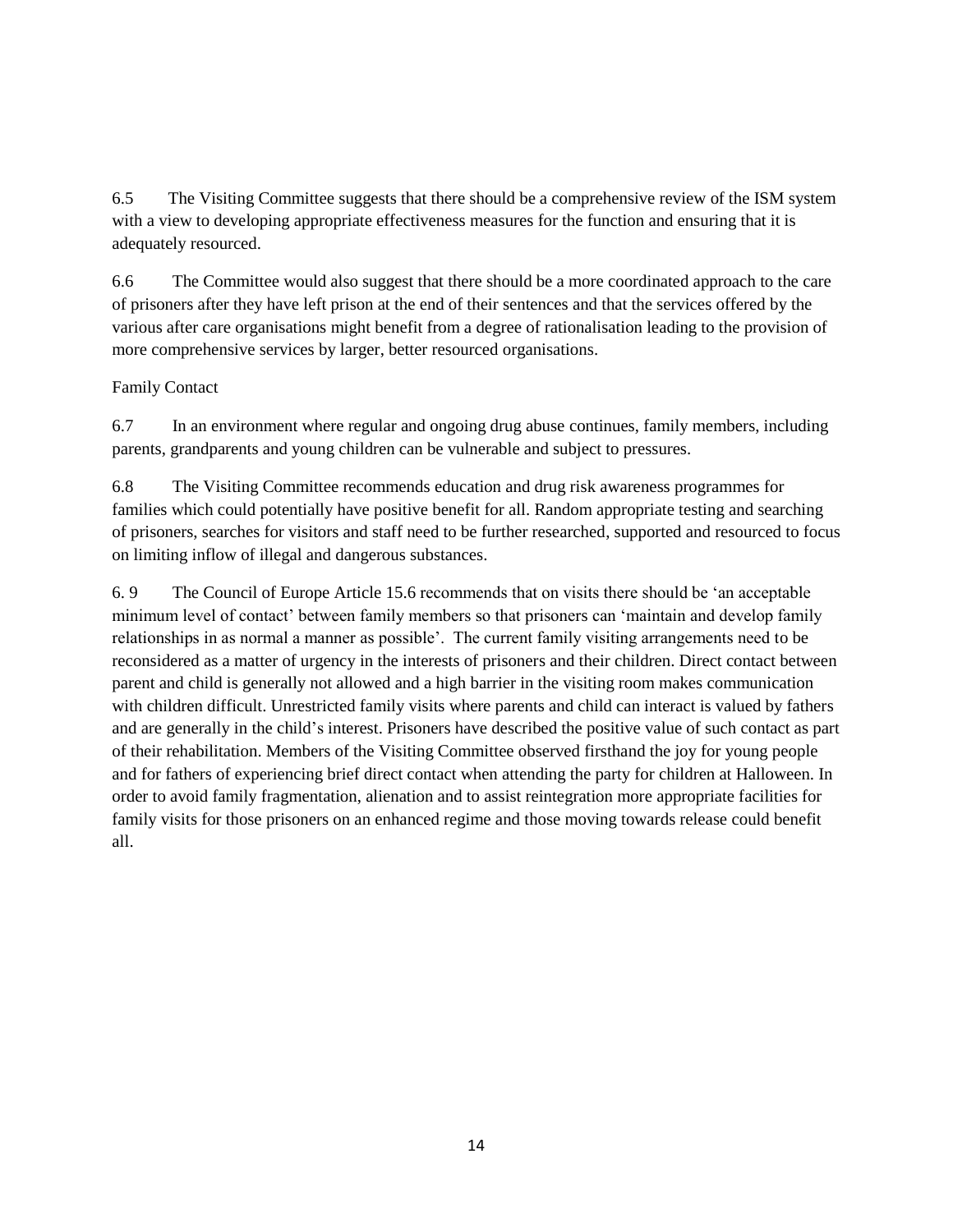# **Kitchen/Bakery**

7.1 The kitchen and bakery area of the prison was visited numerous times during the period 01.01.2015- 31.12.15. On all of these occasions both the bakery and kitchen were seen to be operating to a high standard. Both the hygiene of the areas and quality of product was noted to be good. On each occasion a member of the committee was invited to sample the food being prepared and found it to be of a good standard.

7.2 The bakery employs 15 prisoners from 8:15am to 5:30pm seven days a week. The day is split between baking and packing. Baking usually starts at 8:15am until 2:00pm and then the produce is packed ready for distribution both within the prison and also to the other prisons in the Dublin area.

7.3 The kitchen in the main prison employs 22 prisoners and is functional seven days a week. There is also a smaller kitchen in Mountjoy West employing five prisoners.

7.4 The Visiting Committee considers that both the bakery and kitchens give great opportunity for prisoners to gain skills in the catering area which they could hopefully use in gaining employment on their release.

7.5 It has been noted by the staff in the kitchens that prisoners are becoming more aware of their food and are focusing more on their meals to aid time spent training. With this in mind a review of the 28 day menu has been initiated, focusing on increasing certain food types, protein for example. The Visiting Committee views this as a progressive development.